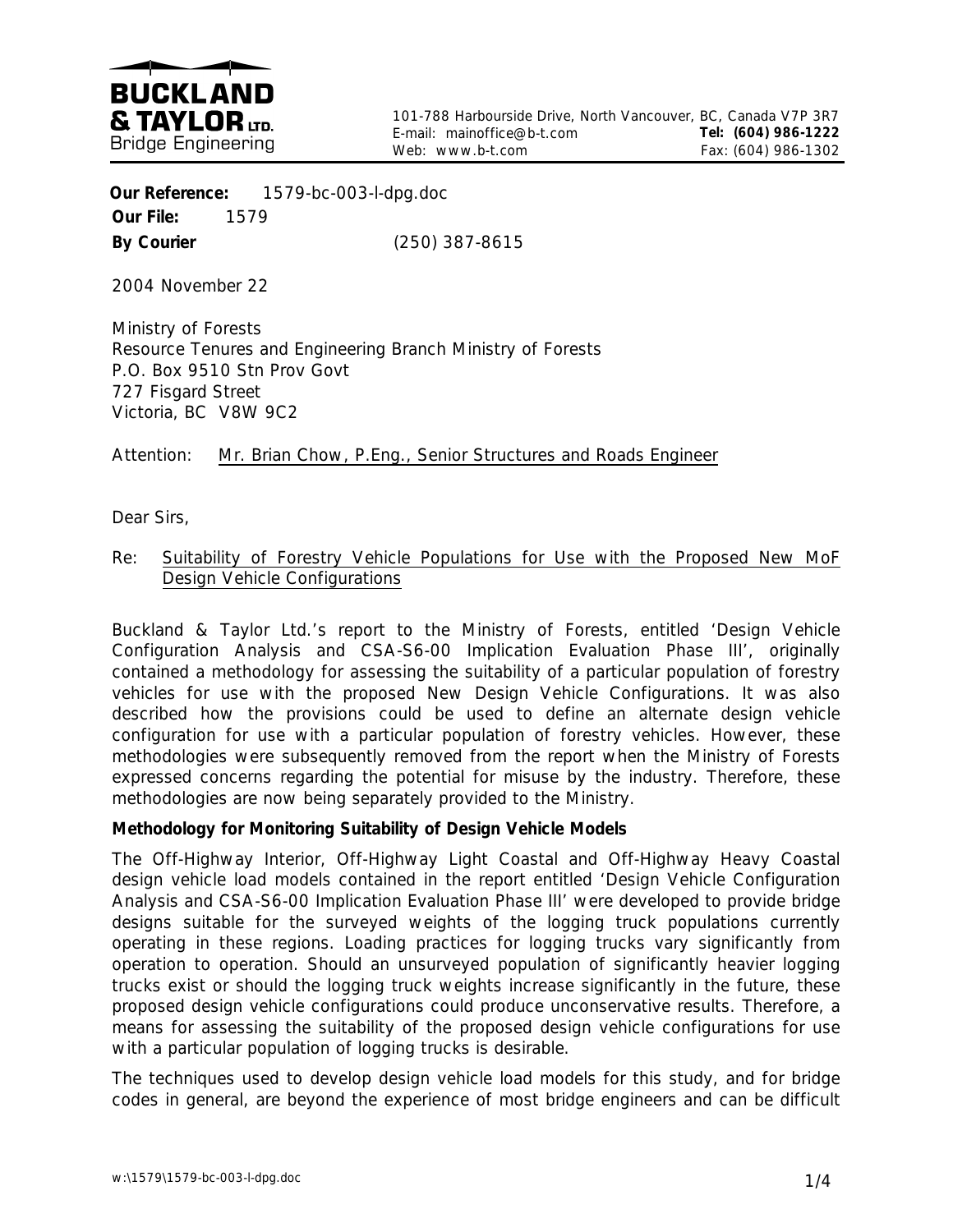to apply in a consistent manner. Therefore, a more straightforward methodology is required for assessing the suitability of the proposed design vehicle load models for a particular population of logging trucks.

In general, bridge design requirements are intended to provide a structure with sufficient capacity to safely carry the heaviest loadings that are expected to be applied during the life of the structure. For truck loadings, this is typically taken as the heaviest truck expected to cross the bridge annually. Therefore, only the heaviest trucks in the annual population of logging trucks have a significant effect on the level of safety being provided by the design vehicles. The weights of the proposed Interior Region and Coastal Region design vehicles are approximately equal to the average weights of the heavier types of logging trucks operating in the regions. Therefore, many of the logging trucks are expected to be heavier than the design vehicle weights. However, if the number of logging trucks with weights exceeding the weights of the design vehicles are maintained within the following limits, the expected level of safety can be considered to be achieved:

Less than 2.5% of the logging trucks (one truck in 40 trucks) should have weights that exceed the weight of the design vehicle by more than 19%.

Less than 0.15% of the logging trucks (one truck in 667 trucks) should have weights that exceed the weight of the design vehicle by more than 27.5%.

No logging trucks should have weights that exceed the weight of the design vehicle by more than 36%.

If these limits are consistently being exceeded, consideration should be given to reducing trucks weights, strengthening the bridge(s) as required or conducting a more detailed assessment of the logging truck population using the bridge.

For the Off Highway Interior design vehicle and the Off Highway Heavy Coastal design vehicle the weight limits derived from these criteria are shown in the following Table.

| Required Characteristics of Logging Truck Populations to be Suitable for Use with<br><b>Proposed Design Vehicle Configurations</b> |                                 |                                                                       |                                                                        |                                                             |
|------------------------------------------------------------------------------------------------------------------------------------|---------------------------------|-----------------------------------------------------------------------|------------------------------------------------------------------------|-------------------------------------------------------------|
|                                                                                                                                    | <b>Design Vehicle</b><br>Weight | <b>Weight Not To</b><br>Be Exceeded by<br>More Than 2.5%<br>of Trucks | <b>Weight Not To</b><br>Be Exceeded by<br>More Than<br>0.15% of Trucks | <b>Weight Not To</b><br>Be Exceeded by<br><b>Any Trucks</b> |
| <b>Off Highway</b><br><b>Interior</b>                                                                                              | 73,400 kg                       | 87,350 kg                                                             | 93,600 kg                                                              | 99,800 kg                                                   |
| <b>Off Highway</b><br><b>Heavy Coastal</b>                                                                                         | 113,660 kg                      | 135,250 kg                                                            | 144,900 kg                                                             | 154,600 kg                                                  |

As an example, for a bridge designed to accommodate the Interior Design Vehicle and with an annual logging truck population of 2500, up to 63, 4 and 0 logging trucks with weights exceeding 87,350 kg, 93,600 kg and 99,800 kg, respectively, could be permitted annually.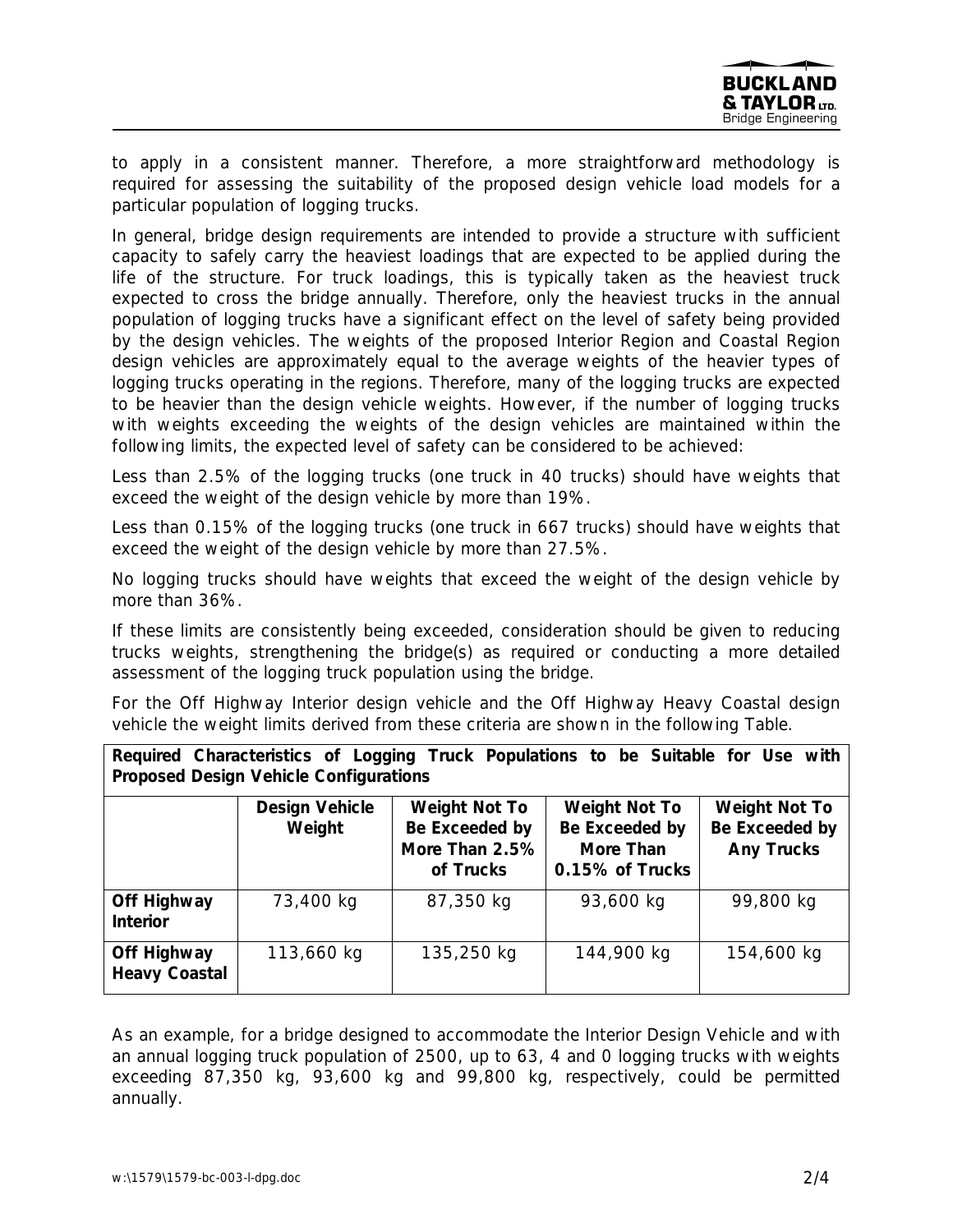

This technique is an approximate method for assessing the suitability of the proposed design vehicles for use with a particular population of logging trucks. Limitations of the technique include the following:

- Technique requires the use of site specific weigh scale data on logging truck weights.
- Results obtained for small samples of logging truck weights can be very sensitive to the presence of a single heavier truck.
- The technique cannot define the significance of exceeding the prescribed limits for logging truck weights and frequencies. It can only be said that the truck population meets or does not meet the limits.

## **Alternate Design Vehicles**

The proposed new design vehicle configurations are intended to provide design loadings suitable for the surveyed logging operations using the heaviest trucks. However, the surveys indicated that a number of forestry industry licensees in both the Interior and Coastal regions employ lighter logging trucks in part or all of their activities and have routes with bridges designed for lower truck weights. Depending on the actual weights of a licensee's logging trucks, use of the proposed bridge design vehicles may be conservative and have a substantial impact on the licensee's operations. Although a more consistent level of design for all forestry bridges is a desirable goal, an appropriate method for modifying the proposed design vehicle configurations to suit actual logging truck weights specific to some operations may be needed.

Although the methodology discussed above is intended for monitoring the suitability of a truck population for use with the proposed design vehicles, it also provides a method for making adjustments to the required design vehicle configuration weights based on surveys of the truck population weights. The overall weight of a bridge design vehicle could be lowered until the percentage of trucks in the surveyed population with weights exceeding the revised design vehicle weight reach the limits given above. For example, if the weight of the Off Highway Interior design vehicle is reduced from 73,394 kg to 65,000 kg, only 2.5% of the trucks in the population using the bridge can exceed 77,350 kg, only 0.15% can exceed 82,875 kg and no trucks in the population can exceed 88,400 kg. Compliance with these requirements must be monitored and maintained throughout the duration of operations on any such forestry bridges.

This procedure can also be used to establish appropriate design vehicle weights for populations with increasing logging truck weights.

## **Closing**

Please contact us if you have any questions or comments.